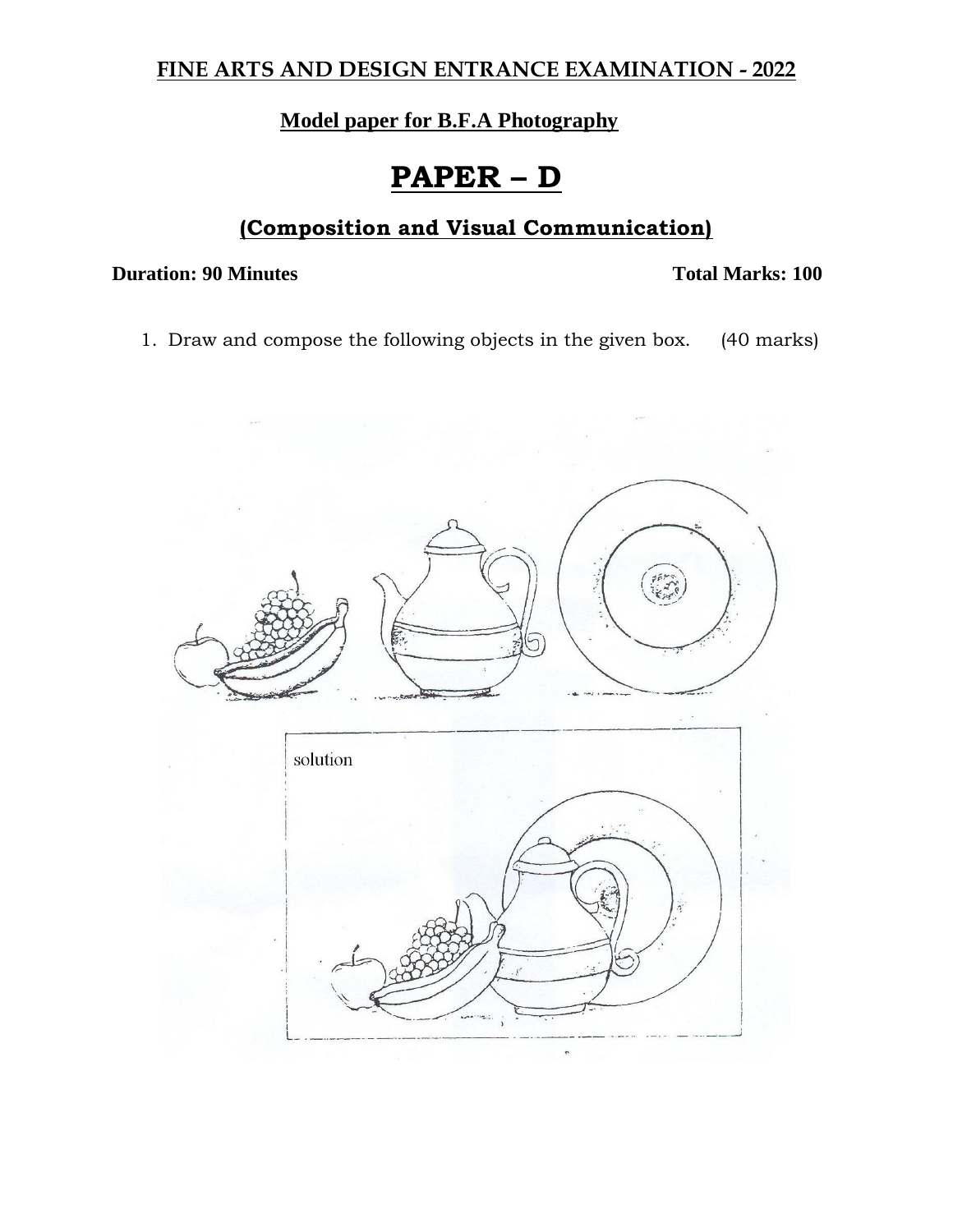2. Render the following objects to show light and shade effects. (30 marks)

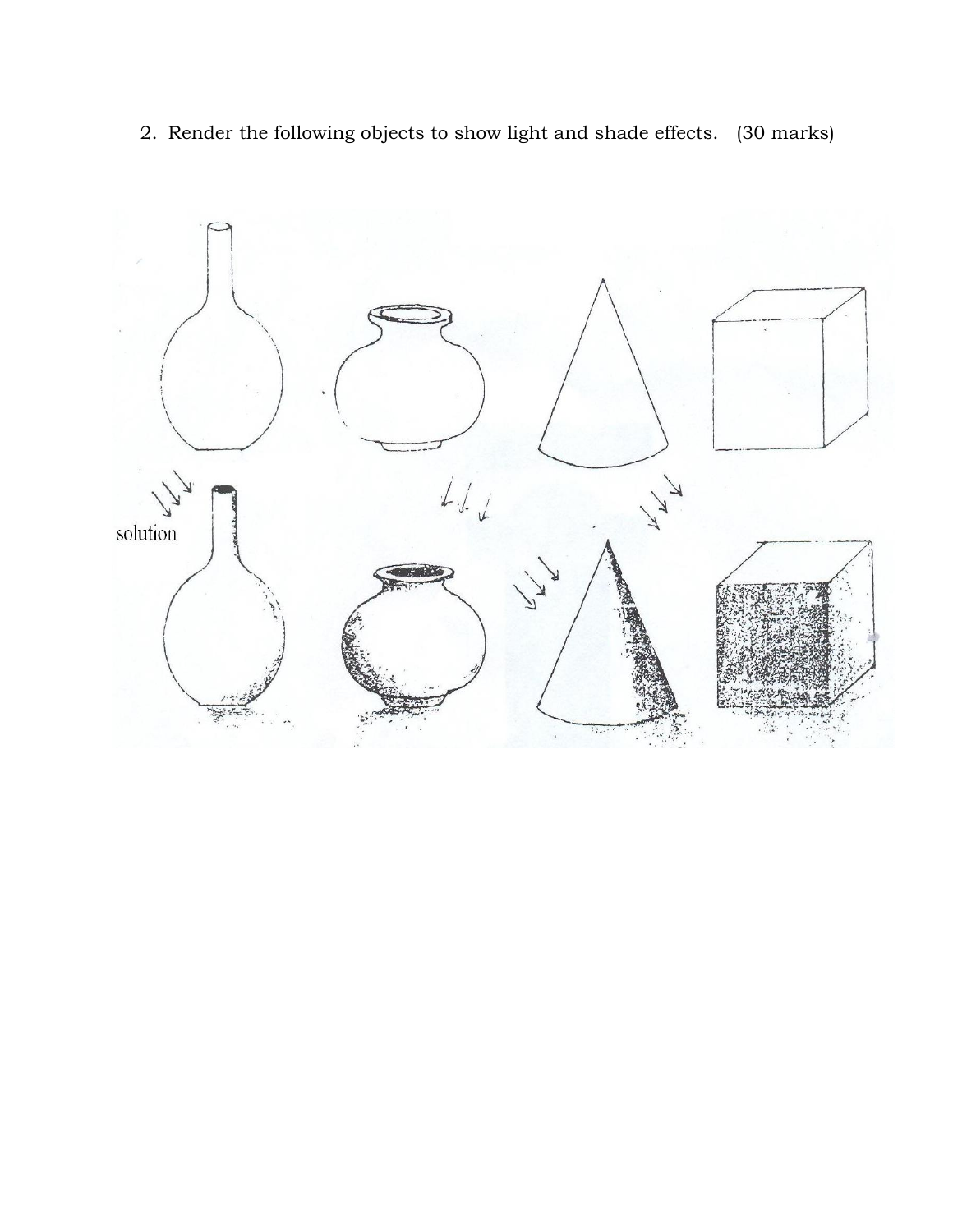3. Make a meaningful picture by adding 10 relevant objects in the following incomplete diagram. (30 marks)

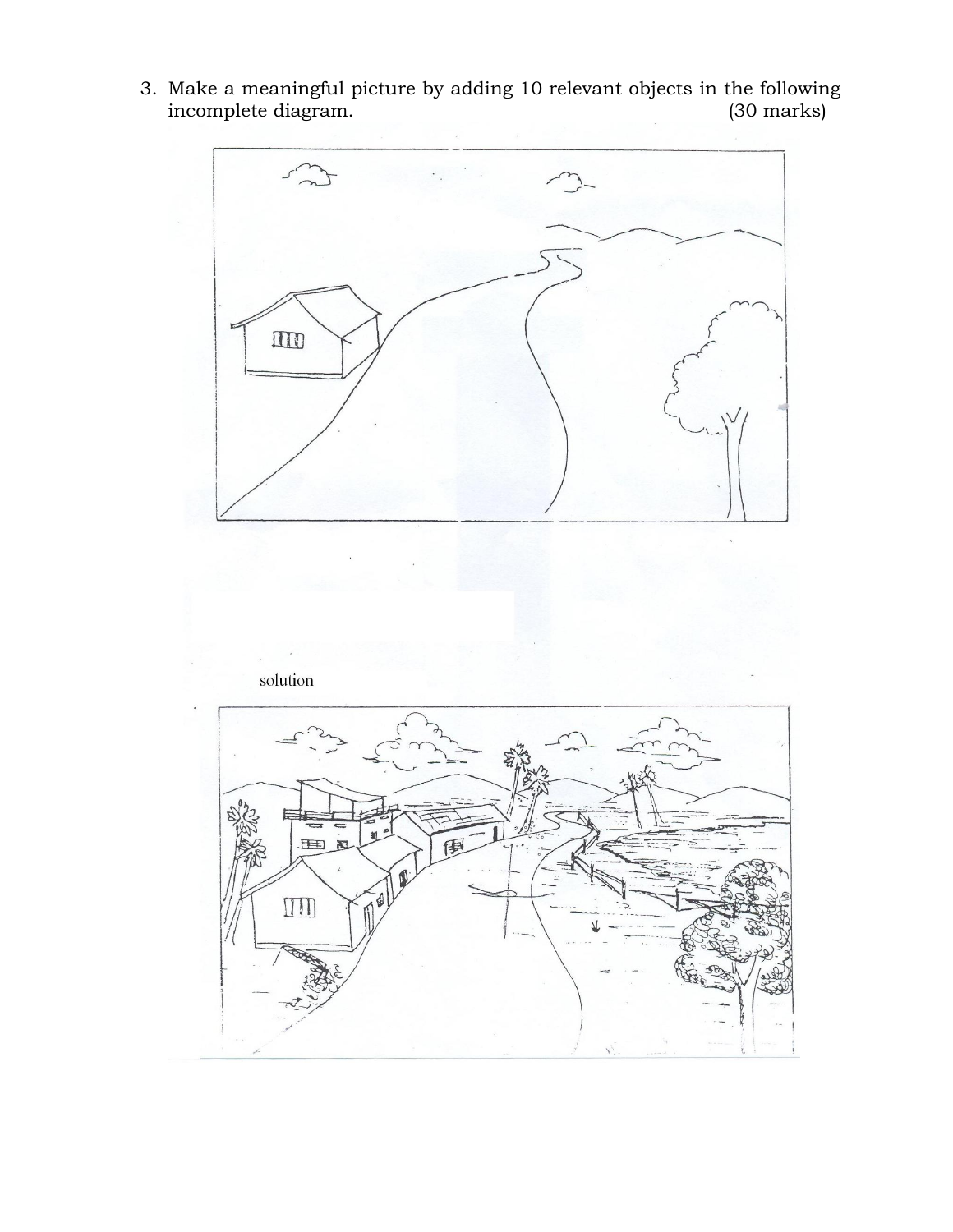## **FINE ARTS AND DESIGN ENTRANCE EXAMINATION - 2022**

## **Model paper for B.F.A Photography**

# **PAPER – E**

#### **Objective Type**

Choose the right answer from a, b, c, d and write the selected answer (i.e., a, b, c or d) in the bracket provided. (Correct answers are underlined)

#### **Marks: 15**

#### **G.K. & Current Affairs** - **15 Questions**

- 1. The Largest Continent in the World is?
	- a) Africa
	- b) Asia
	- c) Antarctica
	- d) Australia
- 2. Who was the first Indian to receive a Nobel Prize?
	- a) Mother Teresa
	- b) Hargobind Tagore
	- c) CV Raman
	- d) Rabindranath Tagore
- 3. Nagarjun Sagar Project is related to river
	- a) Periyar
	- b) Kaveri
	- c) Godavari
	- d) Krishna
- 4. The state which leads in agricultural production is
	- a) Haryana
	- b) Punjab
	- c) Karnataka
	- d) Tamil Nadu
- 5. Which of the following cities is known as Electronic City of India?
	- a) Mumbai
	- b) Gurgaon
	- c) Bangalore
	- d) Hyderabad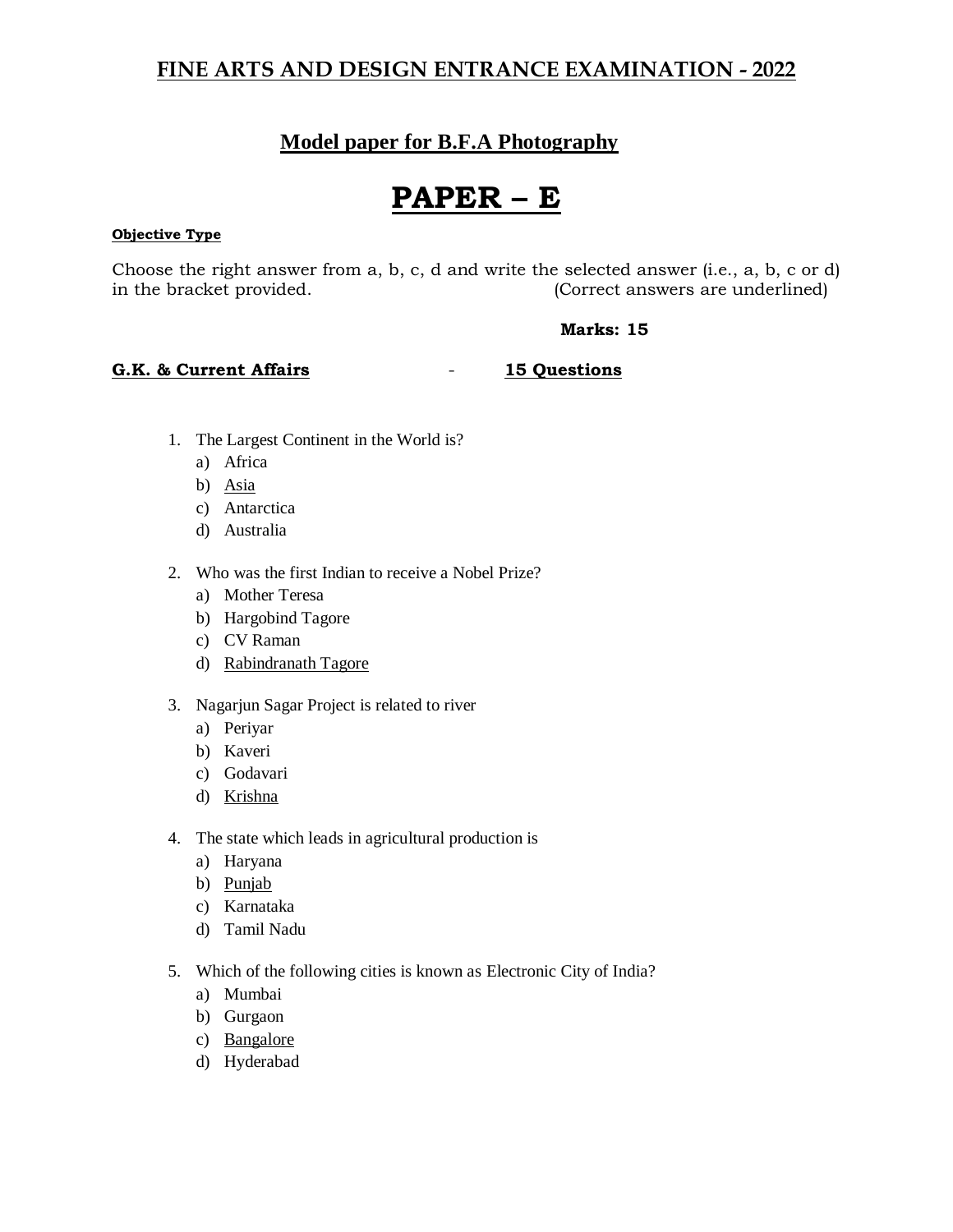- 6. The world famous Ajanta caves are situated in the state of
	- a) Orissa
	- b) Karnataka
	- c) Maharashtra
	- d) Madhya Pradesh
- 7. National Gallery of Modern Art and Museum is in
	- a) New Delhi
	- b) Calcutta
	- c) Hyderabad
	- d) Lucknow
- 8. Which vitamin is provided by sunlight to the body?
	- a) Vitamin A
	- b) Vitamin B
	- c) Vitamin C
	- d) Vitamin D
- 9. Taj Mahal is in the state of
	- a) Delhi
	- b) Gujarat
	- c) Rajasthan
	- d) Uttar Pradesh
- 10. The Indus valley Civilization was famous for
	- a) Well- Planned cities
	- b) Efficient civil organization
	- c) Development of art and architecture
	- d) All of these
- 11. The Governor of Tamilnadu
	- a) R.N.Ravi
	- b) E S L Narasimhan
	- c) Konjeti Rosaiah
	- d) Banwarilal Purohit
- 12. Which of the following cities is known as 'pink city' of India
	- a) Chandigarh
	- b) Bengaluru
	- c) Jaipur
	- d) New Delhi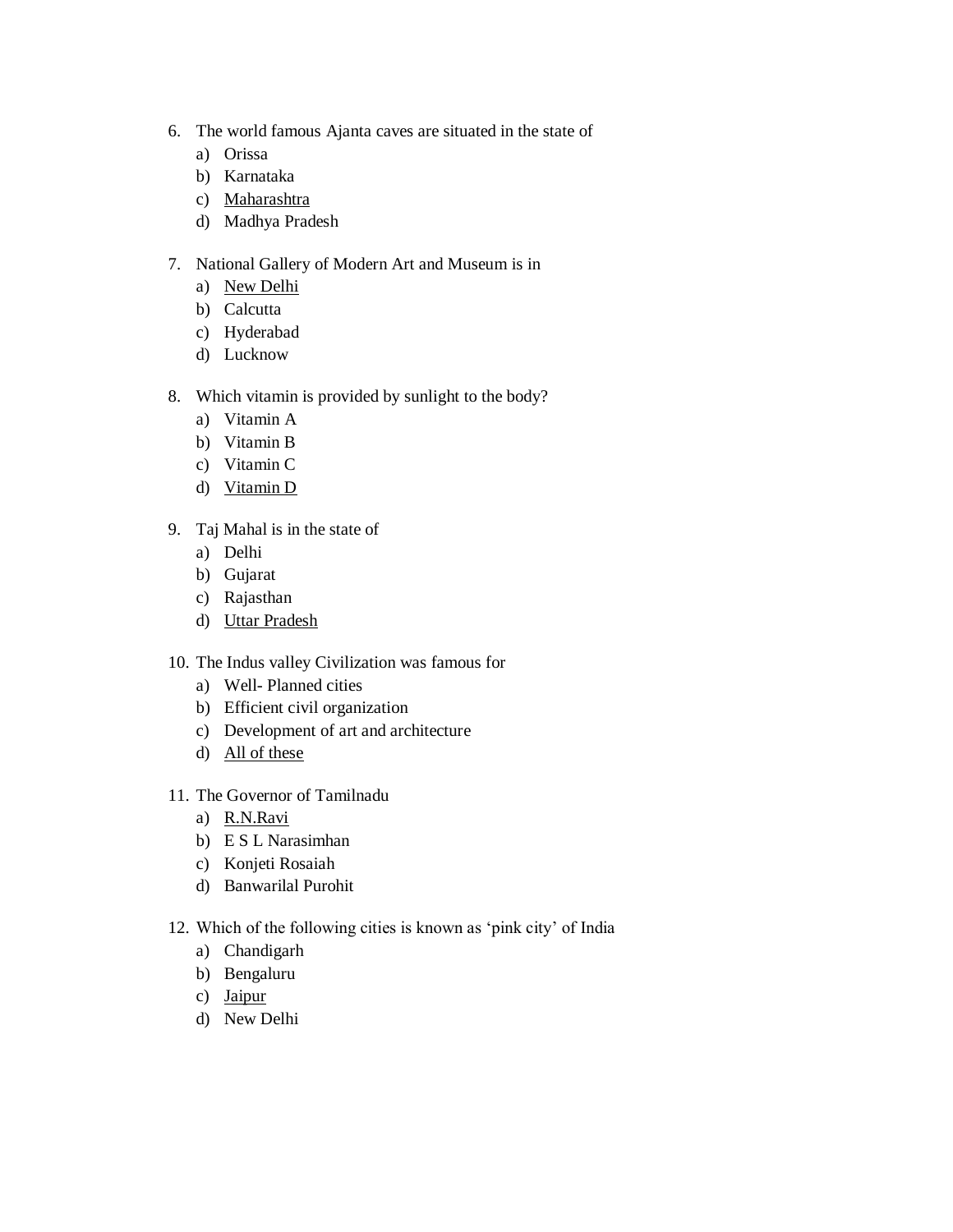- 13. Who is the first Indian woman to have won a medal at the Olympic Games?
	- a) Sania Mirza
	- b) Saina Nehwal
	- c) PT Usha
	- d) Karanam Malleswari
- 14. There are \_\_\_\_\_\_\_\_\_\_ states and \_\_\_\_\_\_\_\_ UTs in India.
	- a) 32, 9
	- b) 23, 8
	- c)  $28, 8$
	- d) 25, 9
- 15. Chief Minister of Gujarat
	- a) Bhupendrabhai Patel
	- b) Vijay Rupani
	- c) Anandiben Patel
	- d) Narendra Modi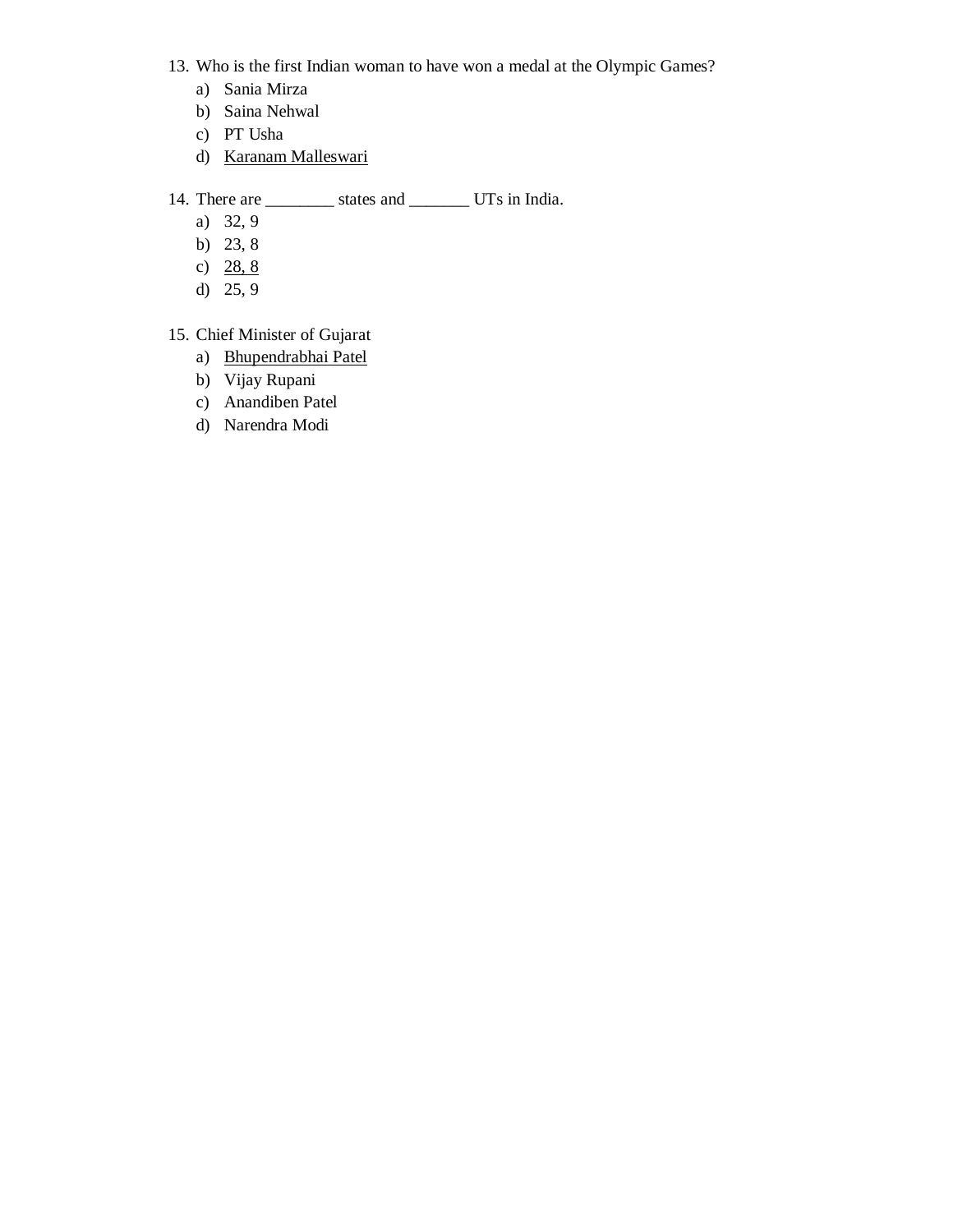## **Model paper for B.F.A Photography**

### **ENGLISH 15 Questions**

- 1. Which of the following is incorrect?
- a. So great was the shock that I could hardly speak.
- b. Seldom have I met such a motivational speaker.
- c. Never I have done such a thing.
- d. Rarely do we come across such sincere men.
- 2. The life of the survivor was something \_\_\_\_\_ the greatest inspiration.
- a. that she drawn
- b. that she drew
- c. from which she drew
- d. which she drew

3. 'The 'I Lead India' campaign by The Times of India tries to identify young people who intend to be the change they seek around them.' Which of these is not a synonym of 'intend'?

- a. aim
- b. be determined
- c. be resolved
- d. avoid

4. Which part of the following sentence contains a mistake?

I saw a very nice painting at the art exhibition last week. But I did not have enough money, so I haven't bought it.

- a. saw
- b. did not have
- c. haven't bought
- d. no mistake

5. The synonym of bizarre as in 'the bizarre turn of events left them all confused' is

- a. strange
- b. interesting
- c. happy
- d. exciting

6. 'The nice thing about egoists is that they don't talk about other people.' Who is an egoist?

- a. A good person who does not talk ill of others.
- b. A person who is self centred.
- c. A person who enjoys appreciating others.
- d. A person who does not talk with others.
- 7. Does your father own \_\_\_\_ Lamborghini?
- a. a
- b. an
- c. the
- d. Nothing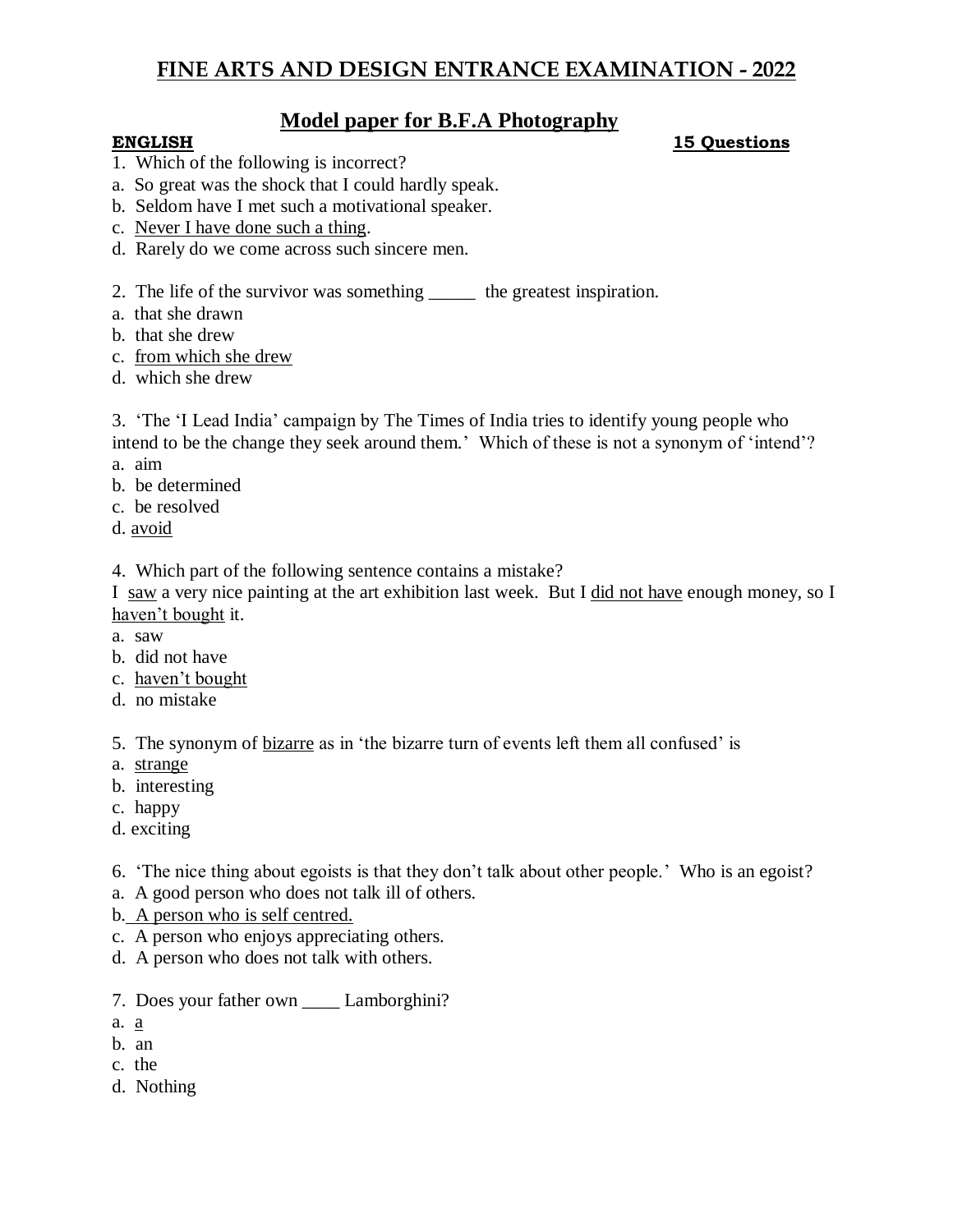- 8. Raj \_\_\_\_ blue jeans and a T-shirt today, but usually he \_\_\_\_ a kurta on his jeans.
- a. wears; is wearing
- b. wore; wears
- c. is wearing; wears
- d. is wearing; will wear
- 9. Radium is one of the \_\_\_\_\_\_ of metals.
- a. more valuable
- b. valuablest
- c. valuable
- d. None of the above.

10. We are going \_\_\_\_\_\_ holiday next week.

- a. to
- b. on
- c. for
- d. by
- 11. Triskaidekaphobia is the fear of
- a. trees
- b. treasures
- c. kites
- d. thirteen
- 12. The CEO \_\_\_\_\_ out of his car when he \_\_\_\_\_\_ and fell.
- a. got ; tripped
- b. was getting ; tripped
- c. had got ; tripped
- d. was getting; had tripped
- 13. You work for Google, \_\_\_\_\_\_?
- a. isn't it?
- b. do you?
- c. won't you?
- d. don't you?

14. 'The complex houses married and single employees and their families.' Is the use of the word 'houses' appropriate here?

- a. Yes.
- b. No.
- c. Yes, but with a slight change of form.
- d. The sentence itself is wrong.

15. Don't worry about the problems in your life. You should know that there will be \_\_\_\_\_\_ in life.

- a. pros and cons
- b. ups and downs
- c. a bed of roses
- d. odds and ends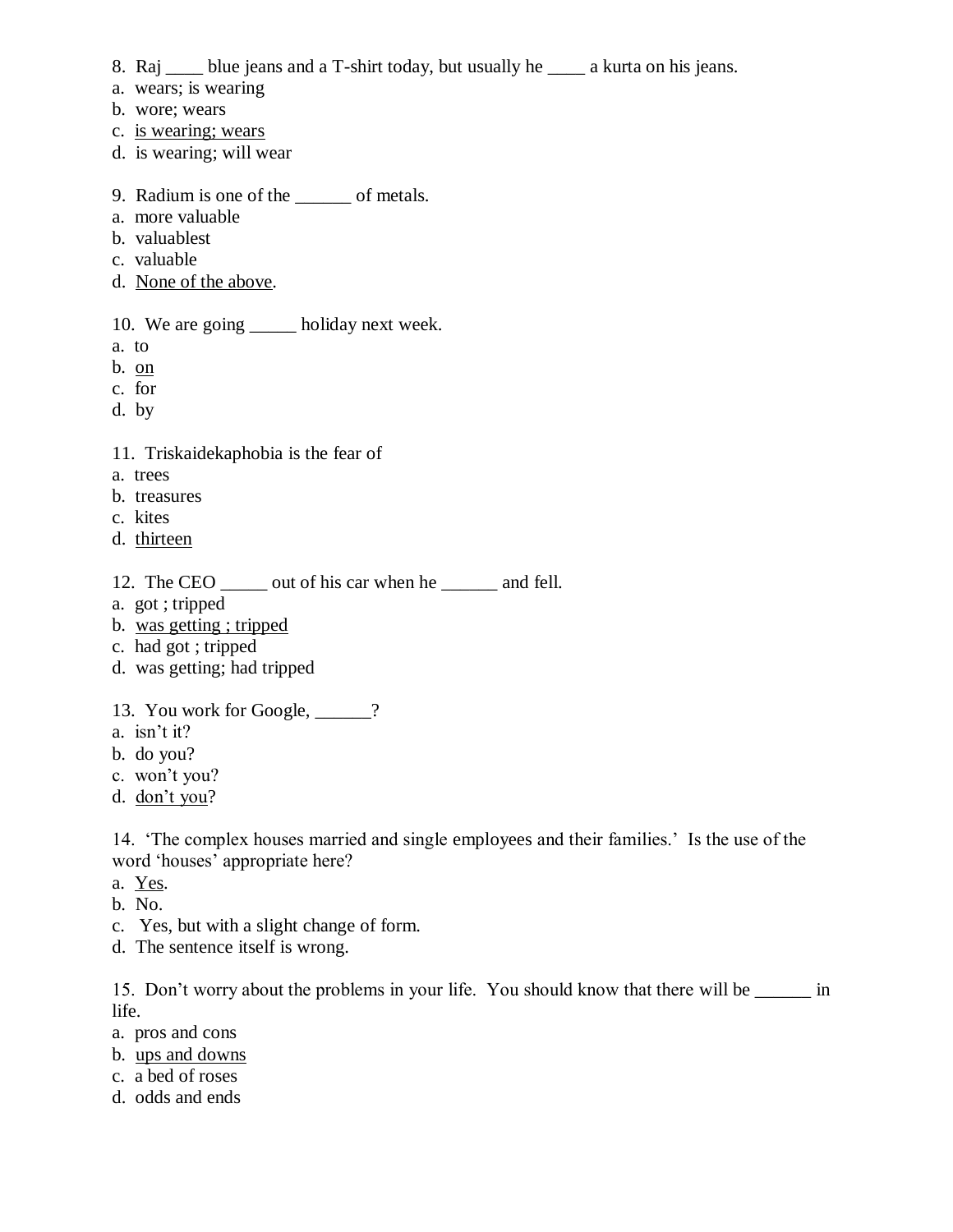## **FINE ARTS AND DESIGN ENTRANCE EXAMINATION - 2022**

# **Model paper for B.F.A Photography**

| <b>GENERAL ART</b>                                                      |                                                                                                    |                                          | <b>20 Questions</b>                           |                          |  | Marks: 20 |  |
|-------------------------------------------------------------------------|----------------------------------------------------------------------------------------------------|------------------------------------------|-----------------------------------------------|--------------------------|--|-----------|--|
| 1.                                                                      | The first permanent Photograph was produced in the year                                            |                                          |                                               |                          |  |           |  |
|                                                                         | b) 1837<br>a) 1821                                                                                 | c) 1839                                  |                                               | <u>d) 1826</u>           |  |           |  |
|                                                                         |                                                                                                    | 2. Black color can be produced by mixing |                                               |                          |  |           |  |
|                                                                         | a) Magenta, Yellow, Cyan<br>c) Red, Cyan, Blue                                                     |                                          | b) Green, Red, Magenta<br>d) Red, Green, Blue |                          |  |           |  |
|                                                                         | 3. Nandalal Bose was a famous<br>a) Photographer                                                   | b) Painter                               |                                               | c) Sculptor d) Architect |  |           |  |
| 4. The intensity of light in the eye is controlled by                   |                                                                                                    |                                          |                                               |                          |  |           |  |
|                                                                         | b) Optical nerve<br>a) Cornea                                                                      |                                          | $c)$ Iris                                     | d) retina                |  |           |  |
|                                                                         | 5. Visible light occurs between<br>a) 3000 and 8000 Angstrom<br>c) 4000 and 7000 Angstrom          |                                          |                                               |                          |  |           |  |
|                                                                         | 6. The founder of the Kodak company                                                                |                                          |                                               |                          |  |           |  |
|                                                                         | a) George Eastman<br>c) Daguerre                                                                   |                                          | b) Nicephore Niepce<br>d) Lumiere Brothers    |                          |  |           |  |
| 7. National film award for the best cinematography for the year 2012 by |                                                                                                    |                                          |                                               |                          |  |           |  |
|                                                                         | a) Madhu Ambat<br>c) Santhosh Sivan                                                                |                                          | b) Sudheer Palsane<br><u>d) P.C.Sreeram</u>   |                          |  |           |  |
|                                                                         | 8. PPI stands for<br>a) Print per inch<br>c) Pins per inch                                         |                                          | b) Pixels per inch<br>d) Pixels per indicator |                          |  |           |  |
|                                                                         | 9. When the light travels through translucent material light rays will<br>a) Refract<br>b) Reflect | c) Absorb                                |                                               | d) Transmit              |  |           |  |